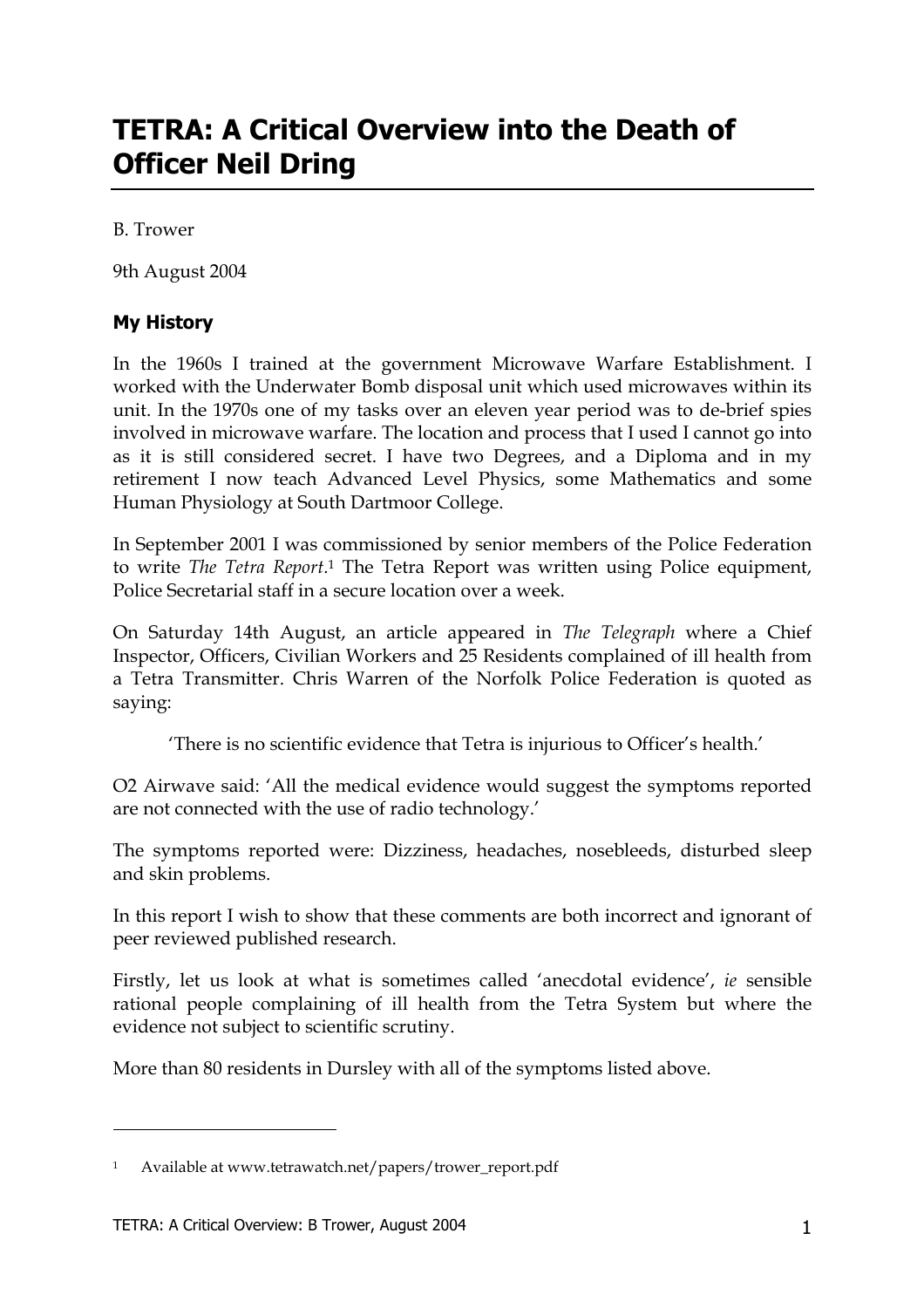Approximately 11 cases of leukaemia, 3 of motor neurone disease, and other illnesses in Fife.

Importantly, in the above locations the residents had no knowledge of the Tetra masts. Hence, illnesses could not be psychosomatic. An accusation often used by the government for its scientists.

Further cases of Tetra illnesses:

Bognor: headaches, nosebleeds, nausea, disorientation, confusion, dizziness, skin problems.

Littlehampton, Worthing and so on: with all of the above.

Crime Scene Investigators claimed headaches, toothache, neuralgia, high blood pressure and a cancerous tumour in the throat.

There is a dispute here with their senior authorities who say: 'their problems are not on health grounds' … the metallic powders they use 'are a hazard'.

Not in dispute is Professor Szmigielski's study where he spent many years researching Military Personnel using pulse modulated microwave radiation up to and beyond the Tetra range. He compared these results with personnel who were not exposed. His conclusion (in part) was:

'a double incidence of all neoplasms (tumours) with a threefold increase of cancers of the alimentary tract (inc. oesophagus and stomach) and a six fold increase of malignancies of the haemopietic (blood/cells/circulation).'

I would like the reader to keep in mind the 'threefold increase of cancers'.

Also, the death of Officer Dring was cancer of the oesophagus, as mentioned above.

In *The Telegraph* the Airwave person refers to Tetra as a radio system, this is incorrect. In 1998 the International Commission designated all systems above 300 MHz as microwaves. Tetra, without argument is a microwave communication system, not a radio wave system. Microwaves behave very differently in our waterbased bodies that radio waves, this is why the International Commission made this distinction.

Microwave transmitters, similar to the one being complained of in Norfolk, by the Chief Inspector have been the subject of controversy for a long time. In one unscientific study around just 19 transmitters, there were 92 cancers reported which included breast, thyroid, bowel and leukaemias, as well as all of the illnesses listed by the Chief Inspector for Norfolk.

A similar study of 138 schools found miscarriages, brain cancers, breast cancers and teachers reporting ill. As many as 8 cancers were confirmed in one small community. Again, these claims are dismissed as anecdotal by the communications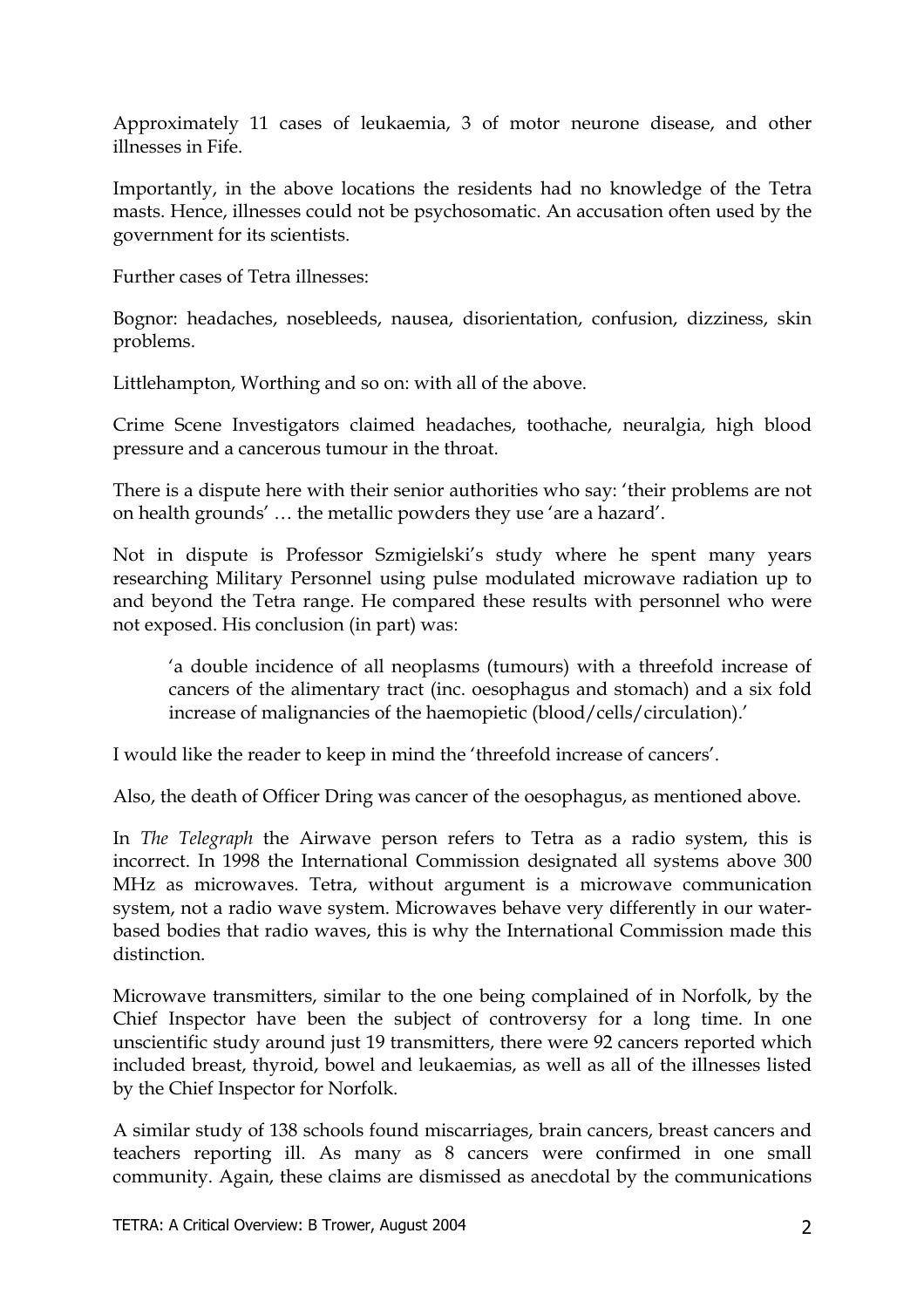industry, the government and its scientists. However, scientific studies have been completed. One such study, peer reviewed and published in the *Australasian Journal of Environmental Medicine*, Volume 21, April 2002, concludes, when referring to modern western microwave transmitters: '… breast, bladder, prostate, lung, colon and cuteaneous melanoma cancers are all associated with each other relate to radio frequency, electro-magnetic fields.'

What they are suggesting here is that one cancer may lead to all of the other cancers once it is established. The same research also studied two countries, Sweden and Estonia before and after microwave transmitters were installed. Their conclusion was that there was an increase in the cancer mortality rate once the Western transmitters were allowed and introduced all over the country.

Further scientific research by Dr John Walker has found that where the main part of the beam falls on residential areas, this is the area of highest incidence of cancer. From Dr Walker's research, it is even possible to predict the most likely houses to develop cancers once the beam of the mast is established.

In his study on the health of people living in the vicinity of microwave transmitters, Professor Santini of the National Institute of Sciences concludes that these transmitters must not be sited closer than 300 metres to populations. I mention this because the Police Tetra system is usually placed on top of police stations where officers are exposed continuously, as are the surrounding police houses where officers may live with their families and local residents.

Professor Santini found from a survey of 270 men and 260 women that up to 300 metres from the transmitter there were complaints of nausea, loss of appetite, visual and motor problems. Up to 100 metres he received complaints of irritability, depression, concentration, memory, dizziness and libido problems. As well as these, headaches, sleep problems and skin problems were complained of. I refer the reader back to the complaints reported by the Chief Inspector in Norfolk.

## **Safety Levels**

Conscious of the reported illnesses, 19 of the world's top scientists met at Salzburg in the year 2000 and set a maximum level of microwaves entering the body at 0.1 units. Some other countries allow slightly more in the way of units, such as the Toronto Health Board, which allows 6 units, Russia, Italy and China 10 units. The International Commission for Tetra allow 208 units and our own NRPB until spring 2004 allowed 2,640 units. [They adopted the ICNIRP standard at this time in response to power line concerns, not microwave levels.] To put this into perspective, if you were to go to a chemist and the chemist said to you, you may take 1/10th of one pill, or 208 pills or 2,640 pills, clearly somebody has to be wrong.

Our government scientists always quote the International Commission's level when challenged on doses of radiation. However, a High Court ruling (Yasmin Skelt -v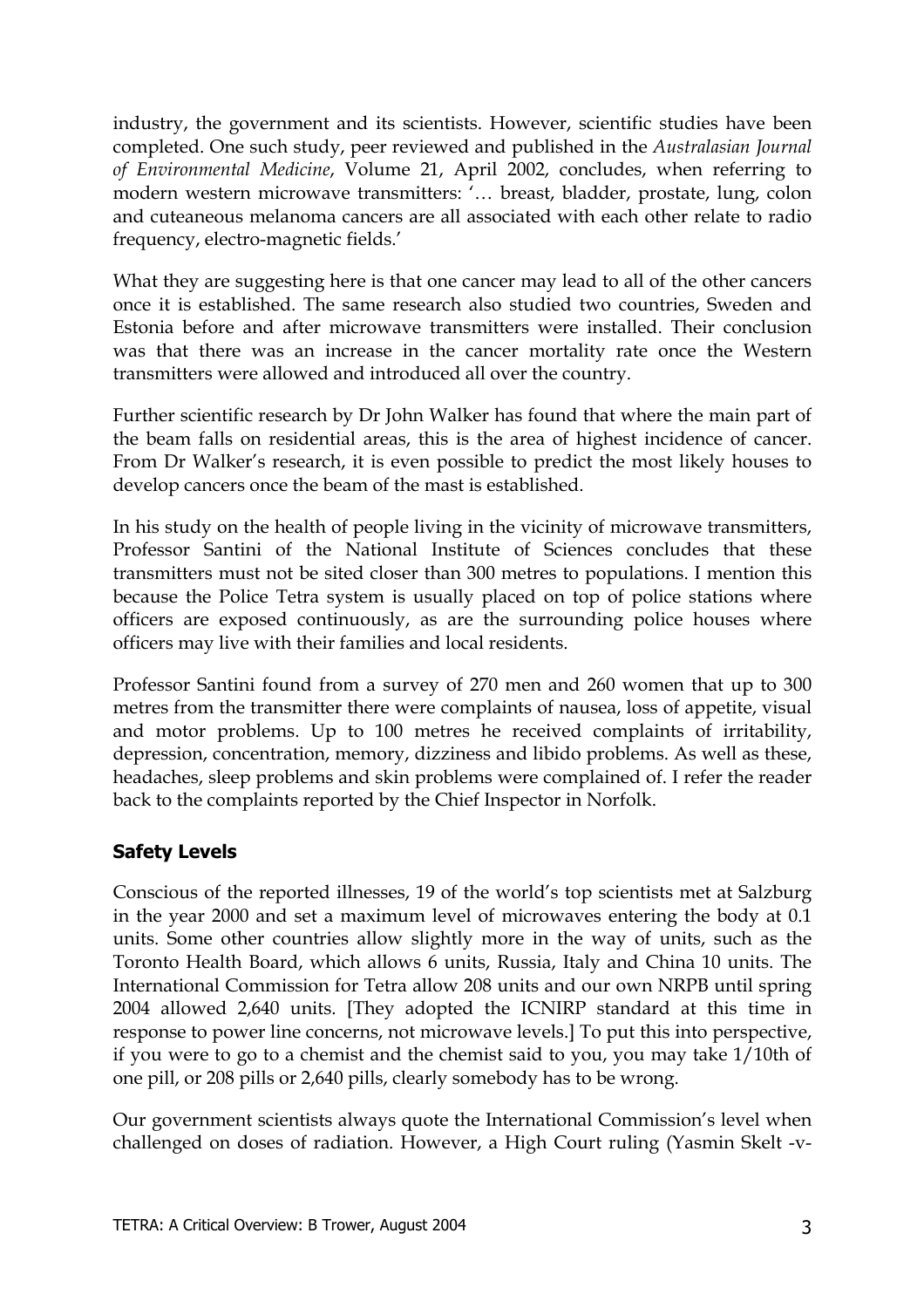the Secretary of State) stated: 'Reliance on the International Commission Certification is not enough'.

The reason for the Salzburg decision described by them was, for 'Preventive Public Health Protection'.

I will argue that our safety levels are far too high, and this is one of the contributing factors to the many illnesses reported by Officers carrying Tetra Sets and the populations living near Tetra transmitters.

#### **Heat**

Why are our safety levels so high?

The answer is simple:

Our government and its scientists only measure thermal effects, in other words how warm you feel. The rest of the world measure how the electric and magnetic parts of the wave interacts with the physiology of the body. Our government and its scientists refuse to acknowledge below-thermal effects. Yet, published and peer reviewed research by the world's leading professors and universities have reported many illnesses due to long-term low level microwaves below thermal effects.

As an example, changes in the blood brain barrier, which is a very important barrier that protects the brain. Changes in night-time melatonin, which is attributed to the breast cancers in women, among other things. Heat shock proteins, which can protect cancer cells from destruction and changes in the physiology of the cells within the body.

Following the long term low level microwaving of the American Embassy by the Soviet Union, during the Cold War, which lead to many leukaemias and cancers, miscarriages and illnesses of the embassy staff, Professor John Goldsmith was called in to diagnose the problem and write a report on such. Professor Goldsmith is possibly the world's leading professor in microwave radiation. He holds 11 professorships, represented Europe for the World Health Organisation and is an International Consultant for Microwave Communication Systems.

Regarding heat, he says:

'To use the lack of significant heating effect as evidence of lack of risk is a Red Herring'.

In other words, he disagrees totally with our government scientists using heat as its benchmark.

Professor Goldsmith reported that embassy staff subjected to long-term, low-level microwave radiation of just 10 of our units experienced headaches, fatigue,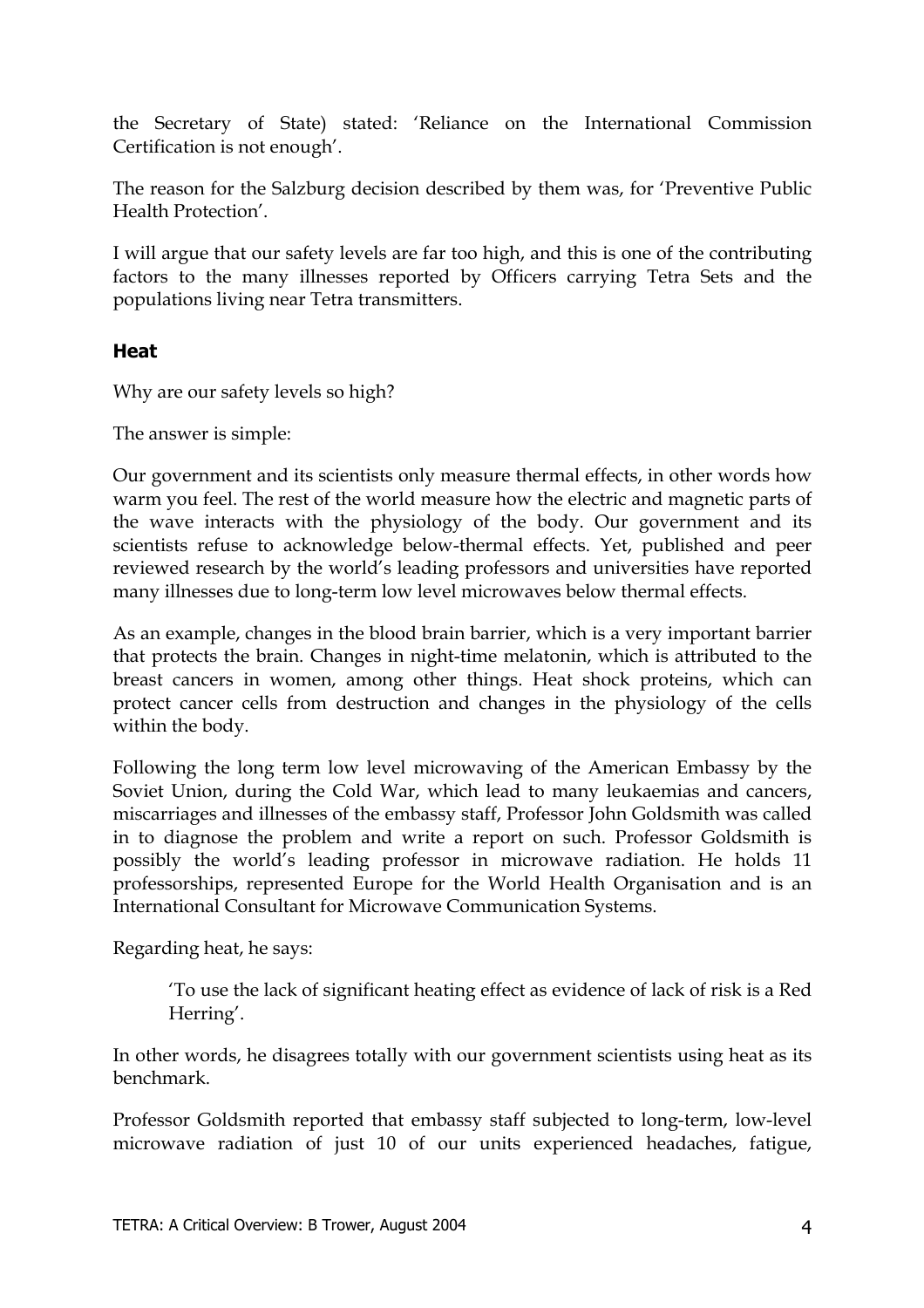irritability, dizziness, loss of appetite, sleeplessness, difficulty in concentration, memory loss, depression and emotional instability.

He also reported a threefold increase in cancers. I refer the reader back to the illnesses reported by the Chief Inspector of Norfolk and the populations around Tetra masts and the threefold increase in cancers as reported in the *Journal of Environmental Medicine*.

In September 2002, the Catania Resolution from the University of Vienna, where again leading scientists of the world met, stated: 'we take exception to arguments suggesting that weak, low intensity electromagnetic fields cannot interact with tissue'. They continue: 'there are plausible explanations for electromagnetic induced effects which occur below present International Guidelines'.

Released under the Freedom of Information Act, a document published by the American government, Number 1810S March 1976, addressed to all government personnel exposed to microwave communication systems below thermal effect levels, warns that they may experience more neurological cardiovascular and haemodynamic disturbances than personnel unexposed. They go on to say that other symptoms to be expected and/or were being complained of, by the personnel, were: headaches, fatigues, dizziness, menstrual disorders, irritability, agitation, tension, drowsiness, sleeplessness, depression, anxiety, forgetfulness and lack of concentration.

This list may now start to sound familiar to the reader.

In another section of the same document the US government also states:

'if the more advanced nations of the West are strict in the enforcement of stringent exposure standards, there could be unfavourable effect on industrial output and military functions.'

I will argue this is why our levels of microwave radiation are so high and why we are getting the reported illnesses were are receiving.

Professor Ross Adey, a Fellow of the American Academy of Arts and Sciences and a distinguished visiting Professor of the Royal Society of Medicine, said quoting his own research:

'Similar studies in Russia in the early 1980s showed that radio frequency and the lower microwave range effected enzyme systems that regulate growth and division of white blood cells.'

White blood cells are of course and essential part of our immune system.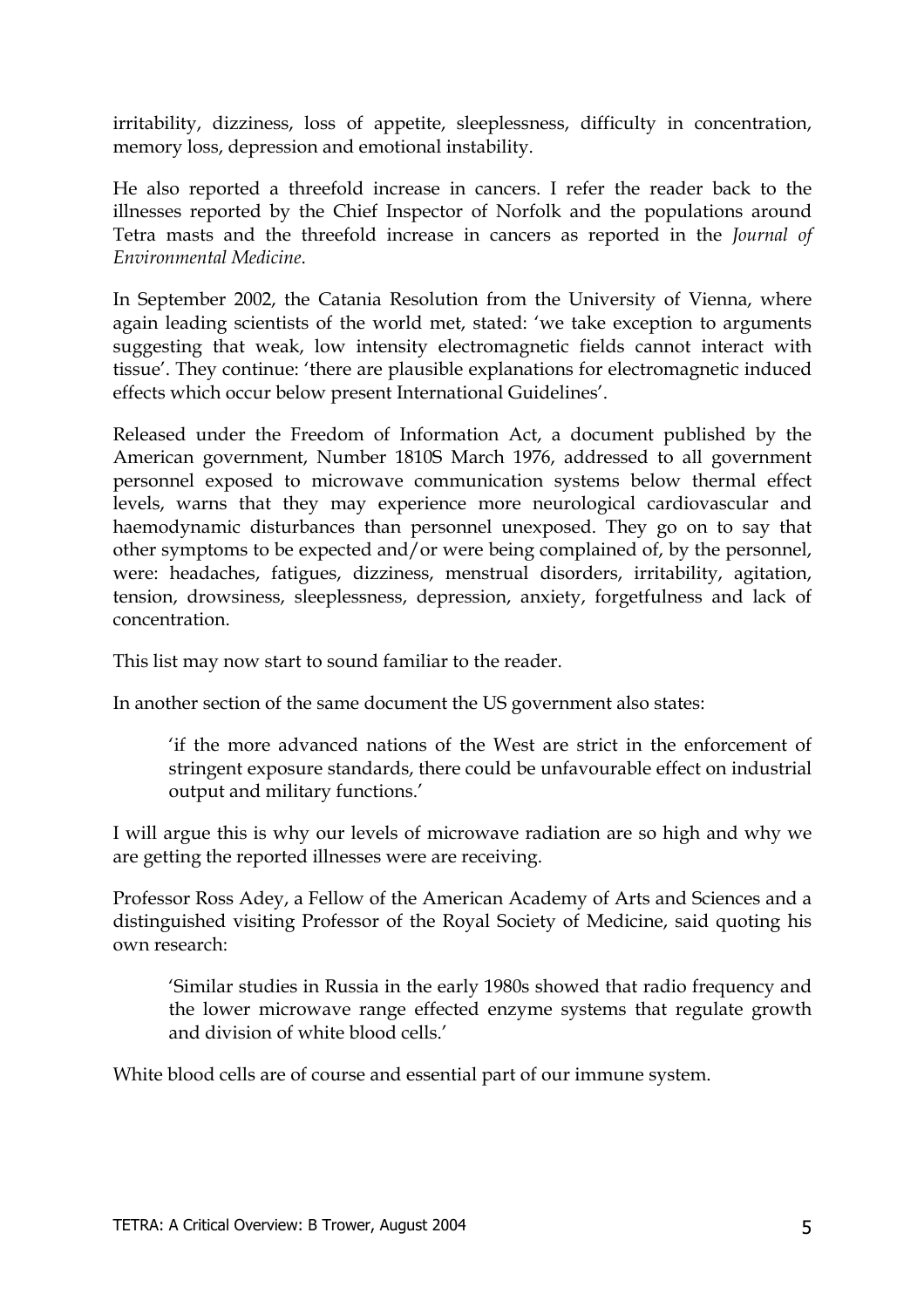## **Pulsing**

In 1997 the Health Council of the Netherlands Radio Frequency Radiation Committee said concerning the Tetra range:

'The following illnesses could be expected — hot spots inside the body; visual problems; neurotransmitter problems; reduced foetal mass and special problems with infants, the elderly, the sick, people with metallic implants and pacemakers.'

They stated that if the microwaves are pulsed, as is Tetra, these effects will be found sooner.

In October 2002, 2,500 doctors and consultants published the Freiburger Appeal. They reported illnesses from microwave communication systems as problems with: concentration, behaviour, blood pressure, heart rhythm, epilepsy, brain disorders, cancerous afflictions, leukaemia, brain tumours, headaches, migraines, exhaustion, agitation, sleeplessness, tinnitus, susceptibility to infection, and nervous tissue pains.

Again, they stress the problem with pulsed microwaves and they state:

'One can no longer evade these pulsed microwaves. They heighten the risk of already present chemical and physical influences and stress the body's immune system.'

I have many other studies from Research Institutes around the world telling exactly the same story, but I feel it is unnecessary to repeat myself over and over again in this report.

## **The Cumulative Effect**

Professors Sosskind, Provsnitz, Lai, Cherry and the Russian International Medical Commission have all reported from their research that doses of microwave radiation are cumulative.

In January 2001 the French Health General Directorate warns the population of the cumulative exposure from low-level microwave radiation.

I will argue that in the case of police officers, once they finish duty there is not enough time for the body to re-establish itself before going back on duty. Therefore a build up of the effects from microwave radiation will occur over many shifts.

This effect in the brain is called entrainment and the after effect is called long term potentiation.

Long term potentiation has been recorded in some cases to last up to 6 weeks.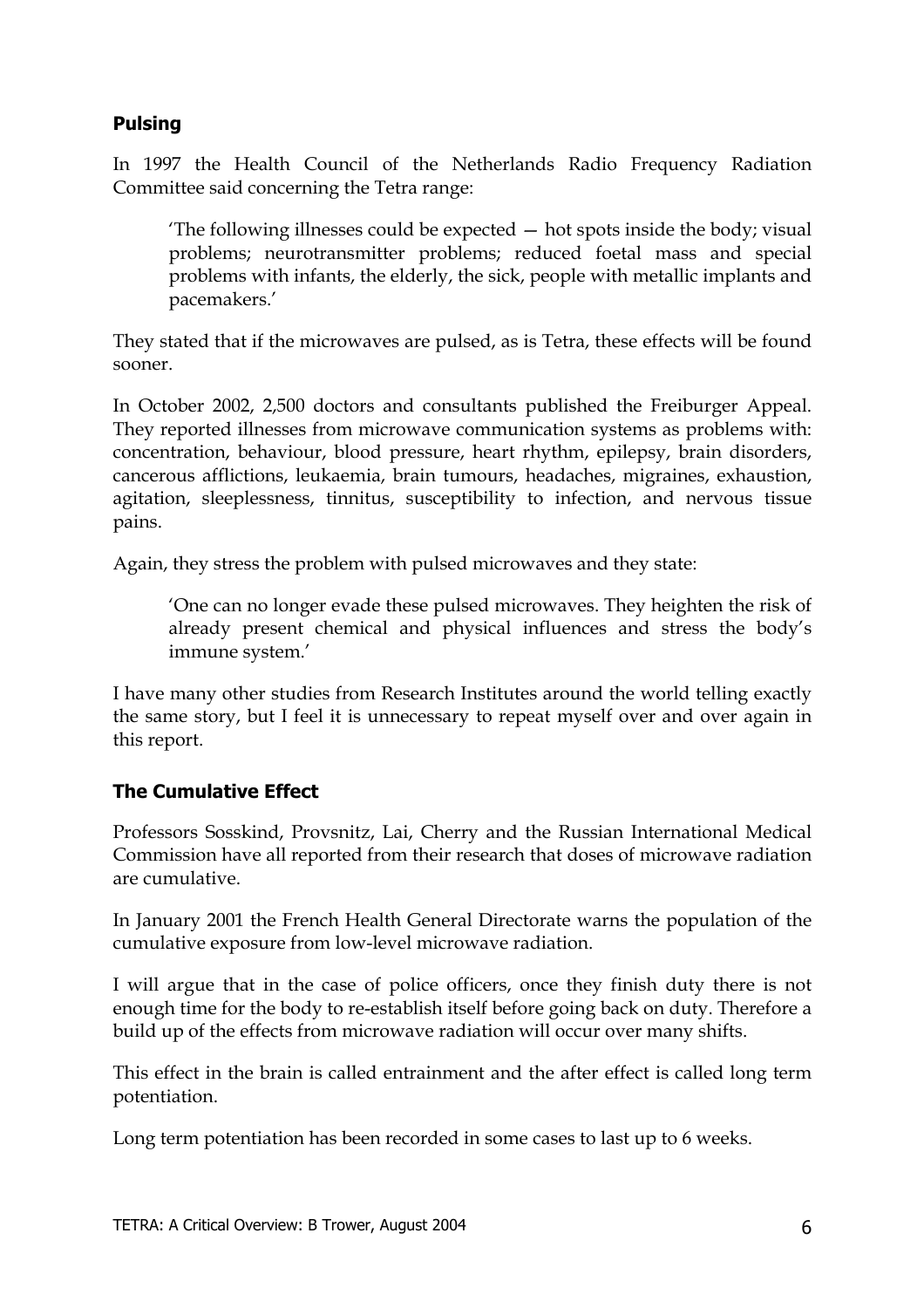## **Legal**

I would like to inform the reader that I am not qualified or trained in law and any legal queries should be referred to a top legal expert for clarification.

I will add that I do not receive payment for recommending this consultant; in fact I have never taken payment from anybody for the number of years I have been doing this research. I work entirely for free.

In May 2000, Sir William Stewart reported in his *Stewart Report* (IEGMP): 'To avoid frequencies around 16 waves a second (para. 5.59) Airwave operates at 17.6 waves a second. Accordingly, adopting the EU/Stewart precautionary approach, Tetra masts should be located as far away as possible from permanently occupied property such as hospitals, homes and schools.

In the Bottomley -v- the Secretary and members of Todmorden Cricket Club, the Court of Appeal on 13th November 2003, the Court spelled out the duty of care resting on the landowner/occupier of land in respect of activities which he permitted or encouraged on his land.

This may be of interest to Chief Constables who allow transmitters on their police stations.

Mr Wulf Dietrich Rose, expert in mobile communications of Kitzbuehl, Austria, internationally known for his research works in this field, won his High Court case for the third time. He proved, through his studies and researches that mobile radiation represents serious health risks to the nearby living population, like cancer, brain tumours, genetic problems and deformity of newly-borns. (High Austrian Court of Justice [Federal Court] Az 6 Ob 69/01t; verdict of 26 April 2001)

On 5th January 2004 Mr Emrys Jones, Chief Planning Officer for Birmingham City Council, wrote:

'I believe there is a pressing need for urgent further research into the health aspects of telecommunication development, together with a review of the existing Guidance and Regulations on how such proposals should be considered.'

In his report Sir William Stewart stated: 'there is now biological evidence however, which suggests that there may be biological effects occurring at exposures well below these guidelines.'

He continues:

'We conclude therefore that it is not possible at present to say that exposure to RF Radiation, even at levels below national guidelines is totally without potentially adverse health effects, and that gaps in knowledge are sufficient to justify a precautionary approach.'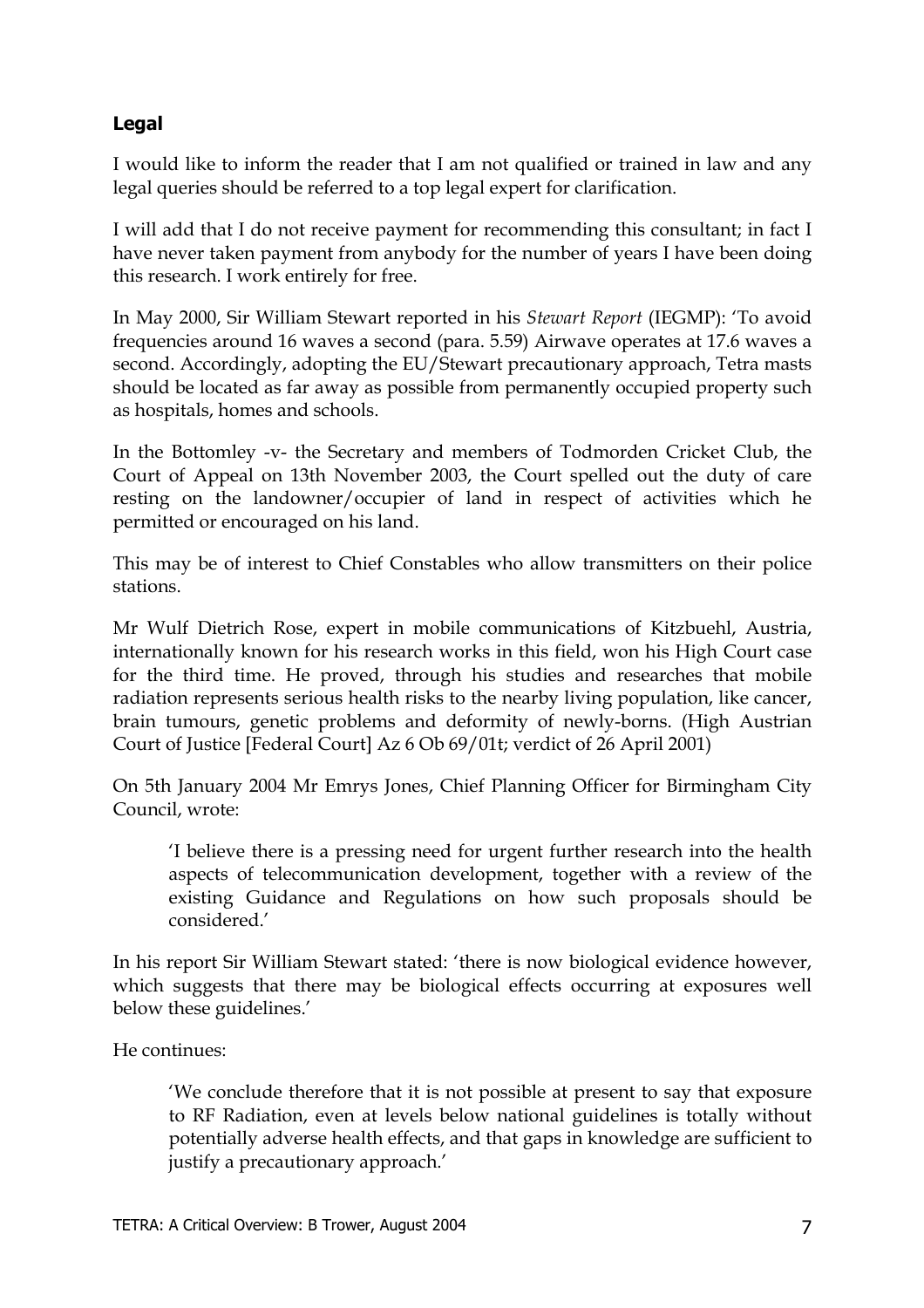#### **The Attitude of the Government**

In May this year an article appeared in *The Times*, by Michael Meacher, Minister for the Environment 1997-2003. He was very critical of the government and how the government obtains its scientific results. He wrote:

'Universities eye the donor as a potential of source of funds and try to ensure nothing is said which might jeopardise big new cash possibilities.

Academics who raise embarrassing questions such as:

- Who is paying for the Lab?
- How independent is the peer review?
- Who profits from the research?
- Is the University's integrity compromised?

Soon learn that keeping their heads down is the best way not to risk their careers.'

He continues: 'making money is good and dissent is stifled.'

A similar article appeared in *Scientific American*, that same month by Congressman Henry A Waxman.

MPs have four times tried to raise these issues in Parliament, without success.

On 21st May 2004 reported in *Hansard*, Section 1245 an MP reported ill health around microwave transmitters and requested that sensible people should not be ignored in their observations. He also reported much illness from school children.

Section 1247 reports illnesses from Tetra Transmitters. What is unclear in this section is that the same MP reports 11 children under 11 years of age with leukaemia, it is not clear from the wording whether these are Tetra Transmitters or other microwave transmitters.

Section 1258 reports that transmitters should not be placed near schools.

Published in the *Ecologist* Science and Technology chapter, June 2004:

'You will hear statements by supposed experts, always the same few in the pay of the telecommunications industry, to the effect that cell-phones/cell towers/microwave radiation have been proven safe in countless studies. It is an easy lie, one that the news media have been eager to propagate.'

Such studies don't exist.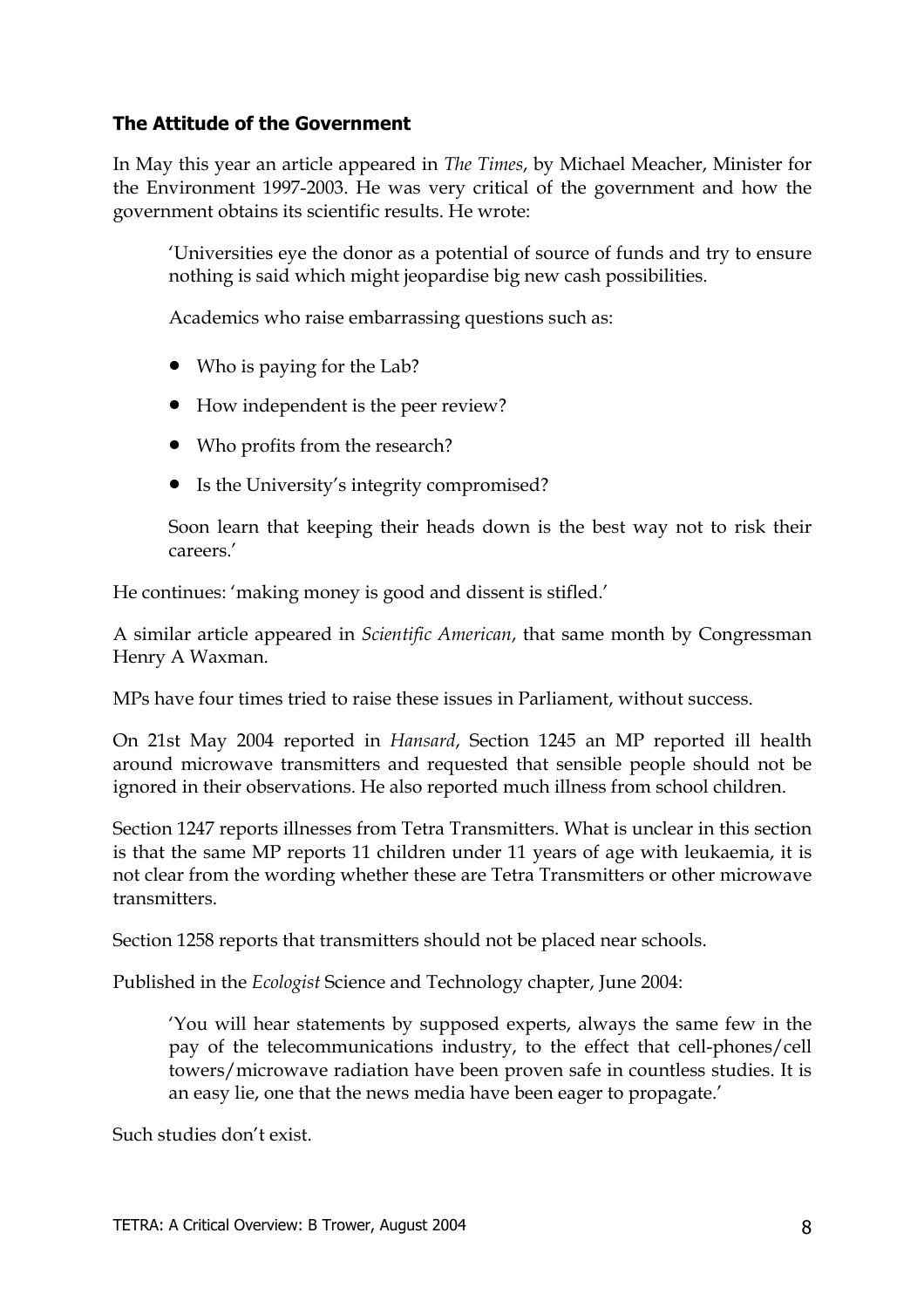Quite the contrary, it has been shown that just as for X-Rays there is no safe level for exposure to microwave radiation.

On 28th January 2004 many MPs again tried to bring this problem to the House of Commons and covered 20 pages of Hansard. The reply from the Minister was:

'UK and International Guidelines are based on a comprehensive assessment of current scientific knowledge.'

I will argue that, that scientific knowledge is purely based on an opinion of our government scientists and not worldwide research.

For example:

I have 17 peer reviewed and published research papers going back from the 1970s up to present day, showing that low-level microwaves cause excess calcium flow in the body. Calcium flow around cells and nerve endings is essential for brain cell and physiological functions.

At all of the talks I have given, when a government spokesman has been asked about calcium flow, they always repeat that they have been unable to replicate these experiments and therefore do not recognise them.

Some scientists may say that this is a level of arrogance unparalleled on this planet, that the rest of the world is wrong and our government scientists are correct.

Similarly, Loescher found from his research that there was a two-fold increase in breast cancer from these microwaves. To date our government has failed to reproduce his experiments, which he himself has repeated.

On 4th July 2004 Dr Keith Baverstock who was the World Health Organisation's Senior Radiation Advisor in Europe, says that science has been perverted for political ends by government agencies, which should be protecting Public Health.

He also accuses the NRPB of misusing science.

The British Wireless Consultancy Service, a leading telecommunications consultancy based in the UK and operating worldwide, recommended for the Tetra System:

'The UK's Fire and/or Ambulance Service should investigate the cost implications of using an alternative digital network to airwave.'

On September 9th 1999 the European Commission was critical of the Home Office's Tendering procedure for Tetra. The EC ruled that the Home Office had unlawfully limited the Contract to Tenders that could supply the Tetra Standard.

With regard to Officer's Health & Safety, the NRPB document, Volume 12, Number 2, 2001, states in Section 135: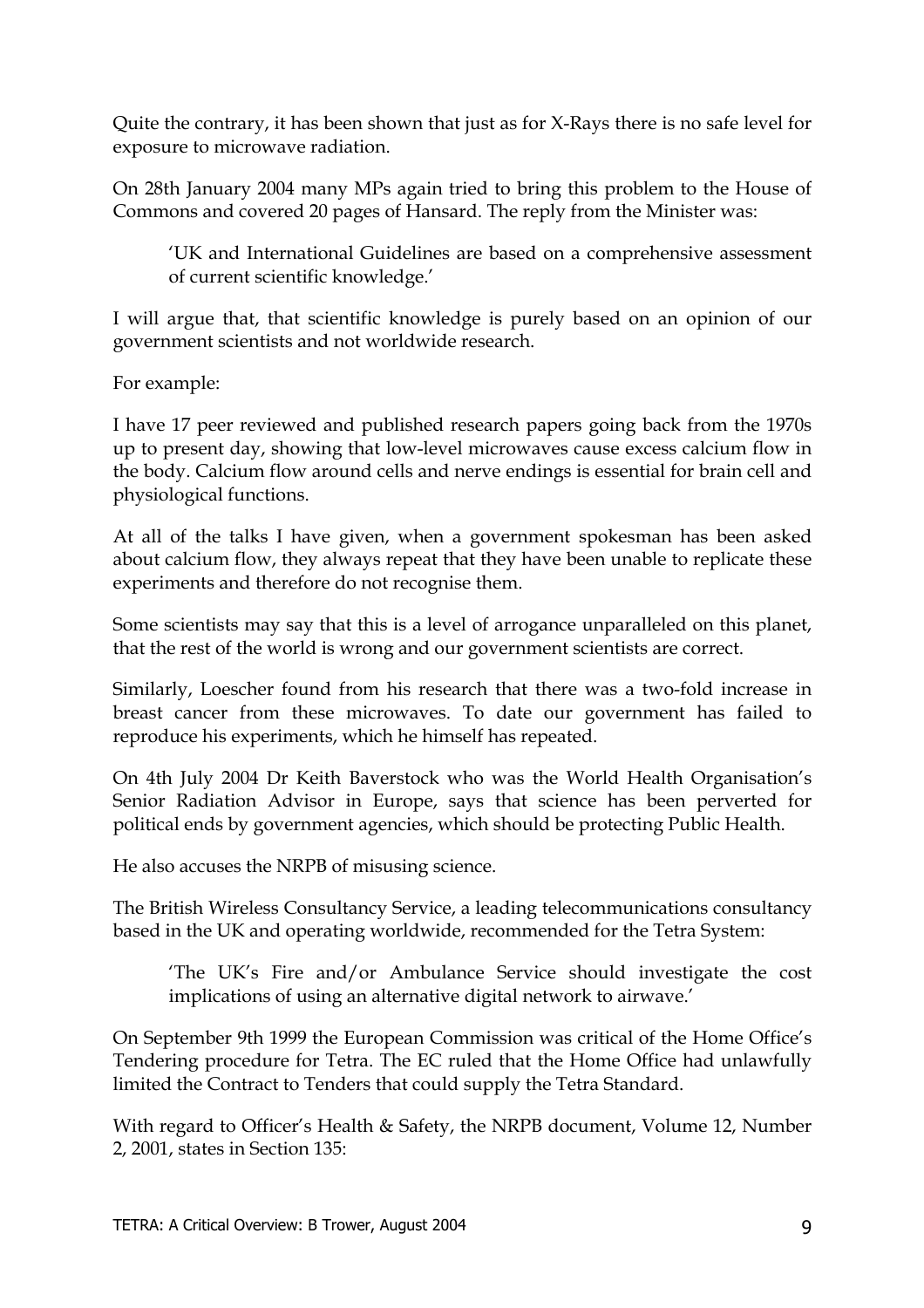'Human volunteer studies should be carried out to measure changes in cognitive performance arising from exposure to Tetra handsets.'

They continue:

'The Tetra system is expected to be deployed widely for use by staff in emergency services.'

This is a relatively stable workforce with defined patterns of work, it would be worth carrying out studies to examine working practices and conditions of exposure and radiation from Tetra.

Section 128 of the same report, they do not exclude the possibility that RF Radiation from cellular phones might carry a risk of cancer that becomes manifest many years after first exposure, or that relates to intense exposure over many years. Nor do they rule out a hazard from RF radiation, modulated specifically around 16 pulses a second.

In their 64th report, the Committee of Public Accounts on Airwave said:

'It was by no means clear to us who will bear the risk if concerns about the effect on health of using the airwave system proved to be real.'

At the Police Federation Tetra Conference 23rd October 2002, I asked Dr Levy of the Home Office questions relating to the then 212 officers who had complained of illhealth from using the Tetra System, via their Union Representatives.

In front of witnesses, she said to me:

'I don't believe they are sick, they are not sick enough to stop this trial.'

She continued:

'They can always leave the Police Force.'

Referring back to the House of Commons Public Accounts Committee's 64th Report, Mr Richard Bacon MP is asking questions from Mr Asque of the Home Office Science and Technology Unit (I am referring to Sections 240 of this report to 244):

'How many Policemen have complained that their radios are making them ill?'

*'A number of people have expressed concerns on the health issues.'*

'How many?'

*'The numbers are not fed directly to us. We get representations from the Police Federation, which we have been in contact with, answering the concerns on behalf of their members. We have not dealt directly with Policemen.'*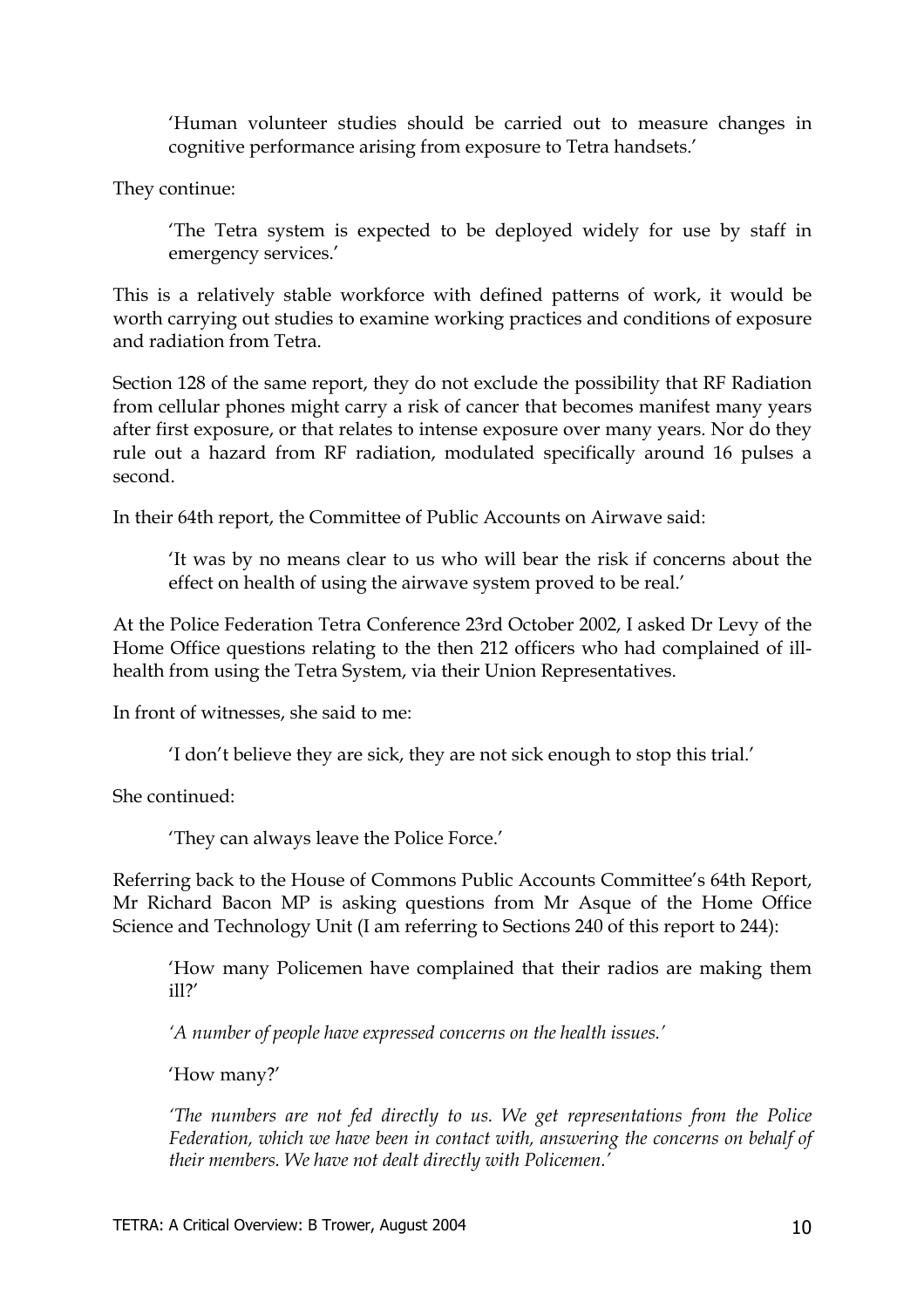'I am looking at a letter in the *Police Magazine* from March 2002 from a Mr Nigel Wood from Lancashire who writes that he knows personally of new cases of skin problems, sleeplessness, migraines, depression, difficulty in concentrating and headaches.

'In the December 2001 issue there is reference to Tetra causing a variety of things including potentially heart and blood disorders, affecting the brain electro-chemistry, increasing the risk of leukaemia and so on.

What is the current state of play on Health Research?'

*'The current state is that we are addressing all of the recommendations, which were made in the report you referred to.*

*'A list of recommendations was drawn up and we have research projects going on all of those recommendations, addressing them in great detail.'*

'Do the Research Projects have people wearing these things and making them operate and then checking out whether they get migraine or depression or whether they lose concentration?

*'Projects are being developed which will have that sort of aspect. At the moment we do not have a user base.*

*We are in negotiation with one of the Police forces, which has offered to participate in a trial of that order, but it has not started yet.'*

'That was July 2001, it is now April 2002 and you have just said that at the moment you do not have a user base. Do you not have people you can test this on?'

*'The issue is that there is no proof that there are any of these effects.'*

I would like to state here that unlike a drugs trial, where the industry has to prove a drug is safe before it is released, with Tetra the onus is on the police officer to prove that Tetra is causing the illness.

This is an almost impossible task for the officer and a very simple task for the industry, the government and its Scientists to blame other things.

#### **General Research**

Lots of international research has been carried out into long-term low-level microwaves which has been both peer reviewed and published in reputable scientific journals.

One such report presented in May 2000 for the Parliament's of New Zealand, Italy, Austria, Ireland and the European Parliament in Brussels, contained 122 references. Each of these references is a peer-reviewed study in its own merit and probably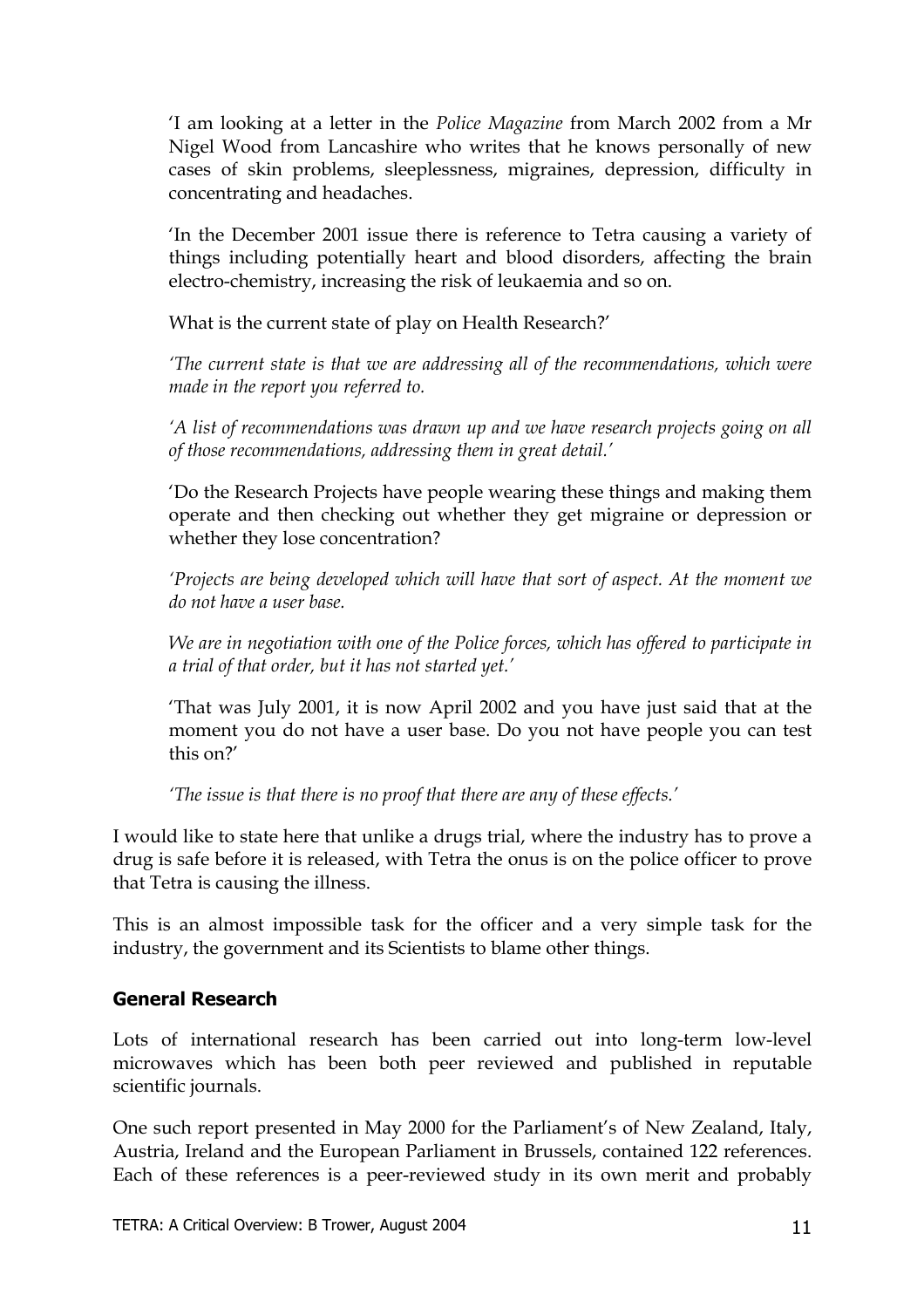represents up to 10 years of work. This particular document probably represents collectively over 1,000 years of top scientific research. The illnesses listed as being caused by long-term low-level microwave radiation are:

Heart problems, blood diseases, problems with bone marrow, tumours, DNA problems, altered calcium irons in cells, impairments to the immune system. 46% reduction in night-time melatonin (causing suppression of the immune system), enhanced arthritis or rheumatic diseases, skin problems, lymphatic diseases, vaginal discharge, ear problems, leukaemia, childhood cancer, sleep problems, suicidal tendencies, depression, irritability, memory loss, mental conditions, neurological illness, miscarriage, and infertility.

They recommend a maximum dose for long-term use of 0.01 of our units; this is 20,800 times less than the original safety limit recommended for Tetra.

In 1979 the National Institute for Occupational Safety and Health and the Occupational Safety and Health Administration warns staff exposed to microwaves, including the Tetra range of hazards such as problems with menstrual cycle, miscarriage, eyes, heart, central nervous system, reproduction and cell tissue.

They stress that a false sense of safety may exist because the effects occur inside the body and cannot be felt on the skin. They also say that non-thermal effects are much lower than normally recognised. Again I have several documents, which I will not refer to here from international committees or scientists saying exactly the same.

Interestingly, in February 2003, Professor V H Binhi held a conference in Russia, which was attended, by 120 of the world's leading scientists from 40 countries, concerning microwave transmitters, used on or near the body. Some of its general recommendations were:

'These should not be used by children under the age of 16, or pregnant women or persons suffering from neurological conditions including mental disorders, neurosis, sleep disorders or epilepsy.'

They recommend a limit of duration of call to a maximum of three minutes, allowing a period of 15 minutes between calls.

I am concerned of the use of handsets by officers on a 10-hour shift, especially in emergency conditions, where the set may be on full power.

## **Personal Opinion**

I think it is highly probable from all of the information I have provided that the unfortunate death of Officer Dring was caused by over-exposure to microwave radiation.

One question may be: